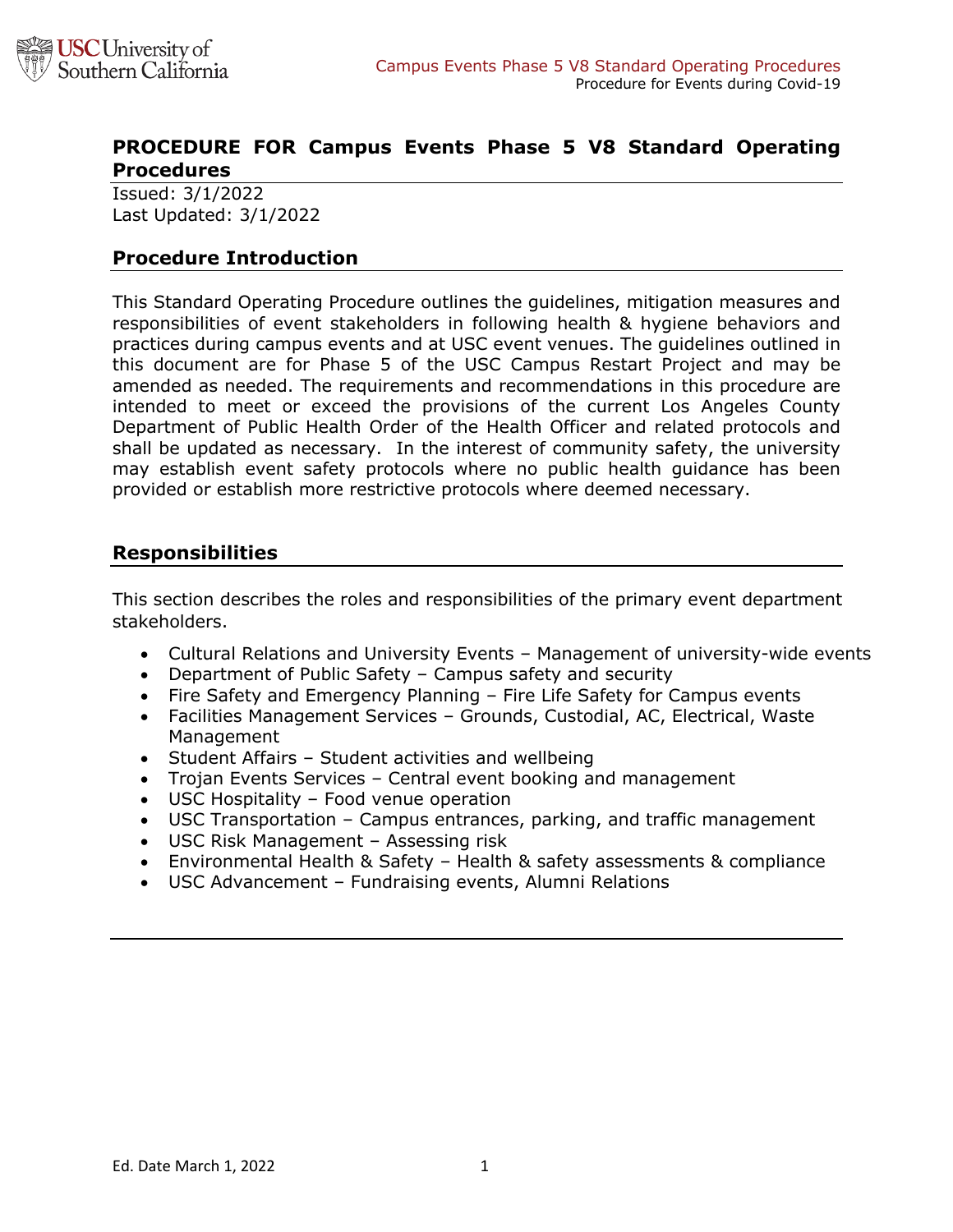

## **Procedure Details**

The scope of this Standard Operating Procedure is to define the standards and requirements necessary to create safe and healthy events for faculty, staff, students, donors and alumni.

Updates from the previous version are **highlighted** and bullets that have been deleted are struck through in red.

#### **Key Guidelines**

The university will follow State and LA County Department of Public Health guidelines and best practices for reopening USC events for Phase 5 along with CDC guidance COVID-19. The following are the key guidelines:

- Events & gatherings are permitted on and off campus.
- Event SOPs apply to all USC events on USC's campuses, in USC buildings or at any off campus location, including those out of Los Angeles.
- Restrictions on capacity and distance have been removed. For most cases (see sections below for further details).
- All events are required to perform a health screening for all attendees. Mega events must verify and validate vaccination or negative test result.
- Unvaccinated USC staff & faculty may have additional masking requirements and must keep a 6' physical distance when consuming food or beverage.
- All USC events & gatherings must apply for an USC event permit at a minimum 4 weeks prior to the scheduled event date and be approved prior to moving forward.

### **Guideline Details**

### **1. Event Capacity & LA City Restrictions**

General event capacity restrictions have been lifted. Large scale "mega events" have additional requirements.

- Events without fixed seating and with more than 200 guests require additional 30-50% footprint increase to provide better distancing options and manage density. (See additional spacing requirements in Food and Beverage Service)
- Mega indoor events have an expected attendance greater than 1,000.
	- $\circ$  Event organizers are required to verify vaccine or testing status for all guests.
		- § Guests must show photo identification and either proof of vaccination or a pre-entry negative COVID-19 viral test within 48 hours if the test is PCR or 24 hours if the test is antigen, for entry.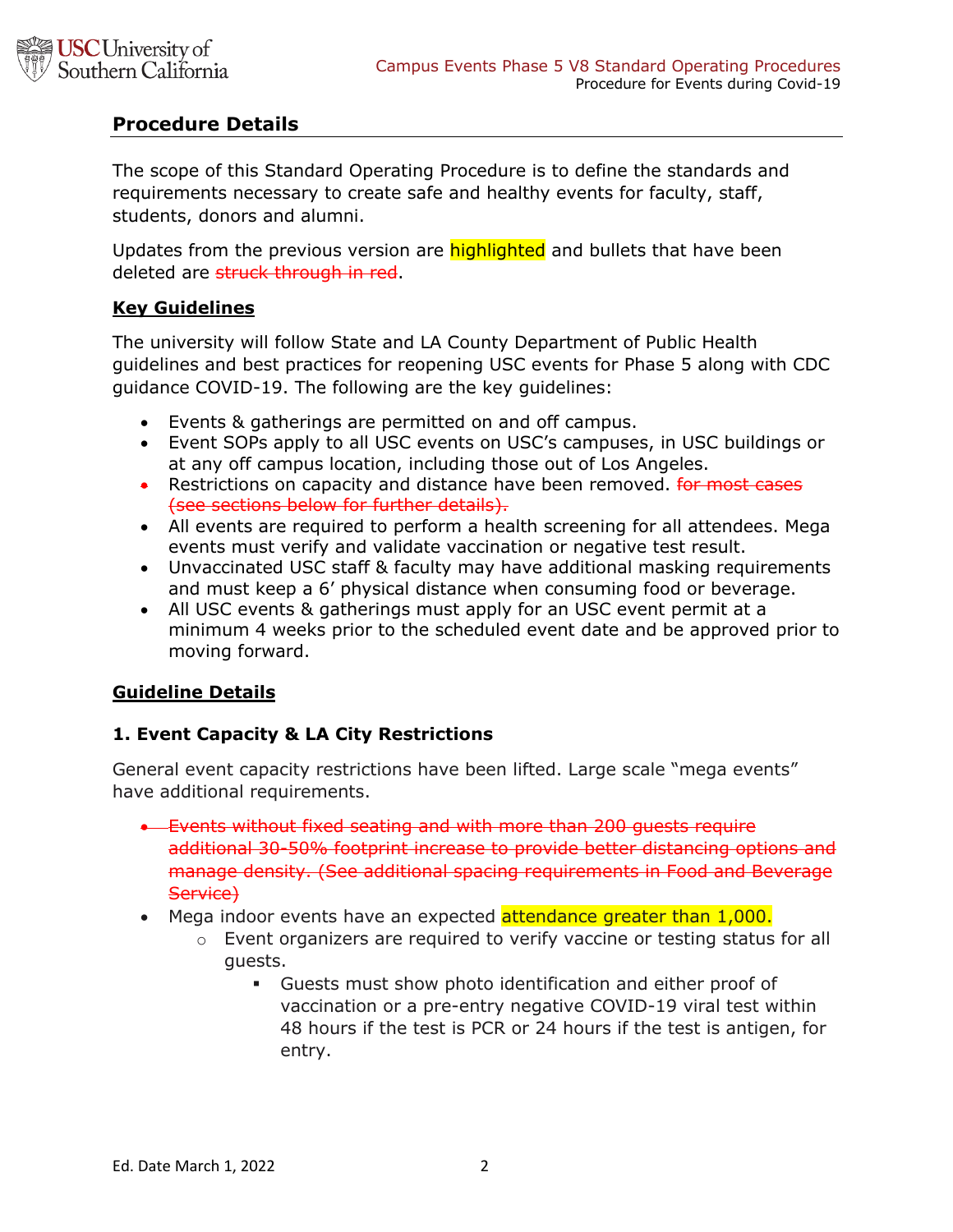

- o Event organizers must place signage at the venue, both at entry points and in the venue, advising attendees that masks are required while in attendance.
- o All attendees are required to wear a surgical mask at any time they are not actively consuming food or beverage (see Event Mask Policy section for details). N95s or KN95s are also approved for use.
- Mega outdoor events have an expected attendance greater than 10,000
	- o Event organizers are required to verify vaccine or testing status for all guests.
		- § Guests must show photo identification and either proof of vaccination or a pre-entry negative COVID-19 viral test within 48 hours if the test is PCR or 24 hours if the test is antigen, for entry.
	- o Event organizers must place signage at the venue, both at entry points and in the venue, advising attendees that masks are required while in attendance.
	- o All attendees are required to wear a surgical mask, N95, or KN95 at any time they are not actively consuming food or beverage (see Event Mask Policy section for details).
	- o It is strongly recommended, but not required to wear a mask.
- In the city of Los Angeles, venues that include both indoor and outdoor areas, where the services and event experience provided in both the indoor and outdoor areas are substantially equivalent, have additional restrictions:
	- $\circ$  Unvaccinated individuals, regardless of testing status, must be seated an remain outside unless they are moving through the interior space to reach the outdoor space, accessing a restroom, picking up or paying for food.

## **2. Attendee Screening & Check in**

- All events are required to have a check-in process that includes confirmation that attendees are not exhibiting any symptoms of COVID-19 nor are they under isolation or quarantine orders (Trojan Check).
	- o Gathering of all contact information (email and phone number) of all attendees for possible contact tracing (see Contact Tracing section for details)

§ Events that pre-register or have a defined guest list that includes contact information (email and phone number) are not required to re-gather information at check in.

- All attendees should receive messaging prior to the event that includes qualifiers about the current USC event health and safety regulations.
- Trojan Check verification is required for ALL events, whether the audience is comprised of USC students, faculty, staff, or outside guests, prior to their entry to the event.
- For mega events and all indoor events, verification of vaccine or testing status is required for all guests and program participants. The verification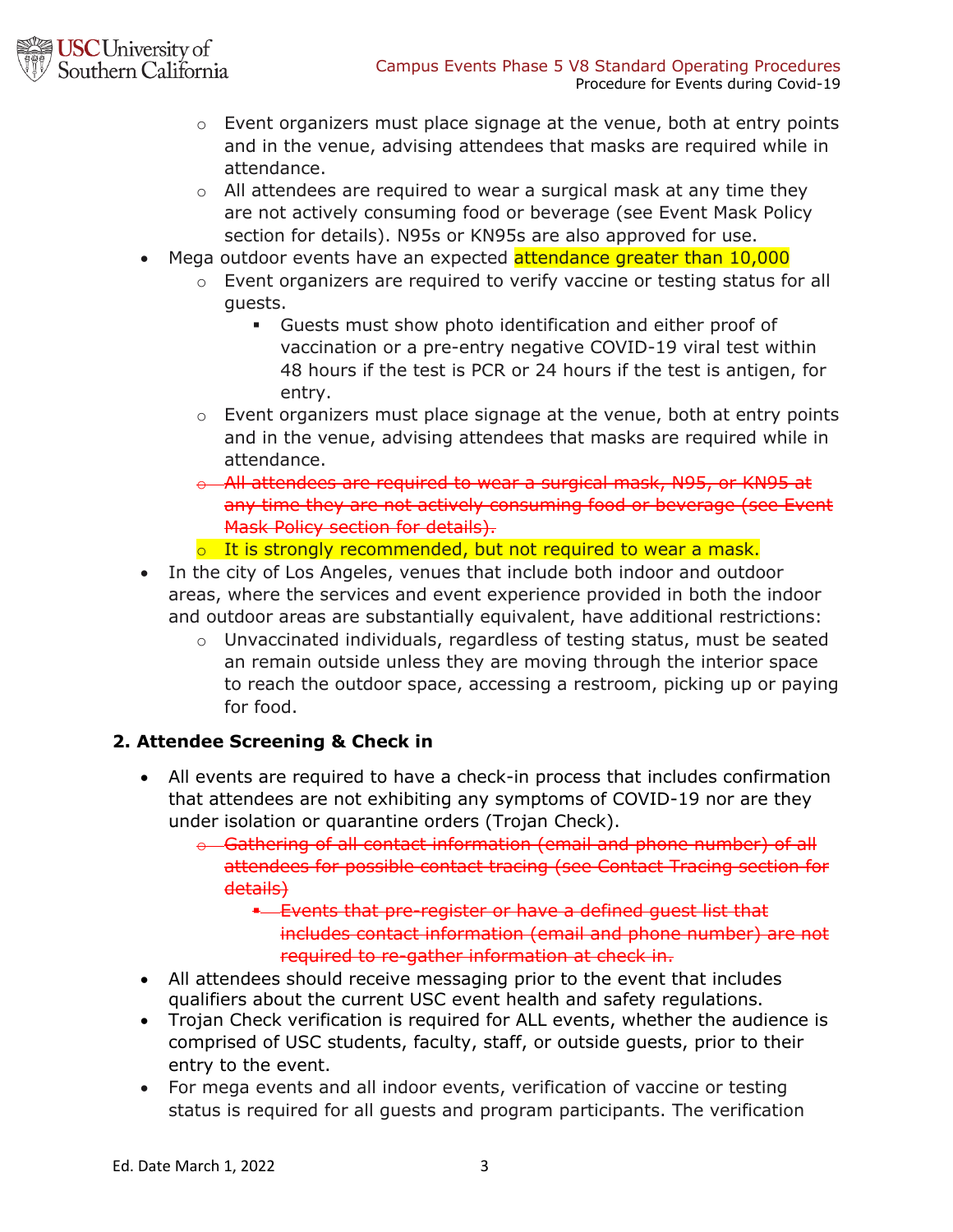

must include photo identification and either proof of vaccination or they must attest that they have a medical contraindication or religious objection to vaccination and as an alternative present a negative COVID-19 test.

- o For mega events, a pre-entry negative COVID-19 viral test must be verified from within 48 hours if the test is PCR or 24 hours if the test is antigen for entry.
- $\circ$  For other events, a pre-entry negative COVID-19 viral test must be verified from within 72 hours for entry.
- Confirming Trojan Check fulfills the symptom check requirement and verifies vaccination/testing status for USC students, faculty and staff.
- See below for signage and communication requirements.
- **\*** Note on current campus access and guest check in The university will be verifying vaccination or testing status at the perimeter. Guests who verify will receive a wristband and a day pass sticker. Events do not need to re-verify their status. Those without a wristband and sticker will need to be verified at the event. Students, faculty & staff need only show their Trojan Check at the event registration.

# **3. Event Mask Policy**

When masks are required, they must be worn at all times when attendees are not actively consuming food or beverage.

- § Face coverings are required at all indoor events, regardless of vaccination or testing status, on USC campuses, in USC buildings and all off campus USC events.
- § Face coverings must be a surgical mask, N95, or KN95. Cloth face masks, gaiters, bandanas or other non-surgical grade masks are not permitted.
- Outdoor events under 5,000 quests do not require attendees to wear masks.
- For events that require masks, they may only be removed when guests are actively consuming food or beverage in a stationary position.
	- o LAPDH defines this time as the limited time were attendees are permitted to briefly remove their mask to eat and drink, after which it must be immediately put back on. Attendees must wear a mask whenever they are not actively eating or drinking, such as between courses.
- § Unvaccinated guests must wear a mask outdoors whenever they cannot maintain 6 feet of physical distance from those outside of their household.
- Signage clearly stating face covering requirements must to be present at entry points/check in.
- § Masks must be made available to attendees.

## **4. Event Permit Application**

All events & gatherings (see definition below) must apply for a USC event permit and be approved prior to moving forward.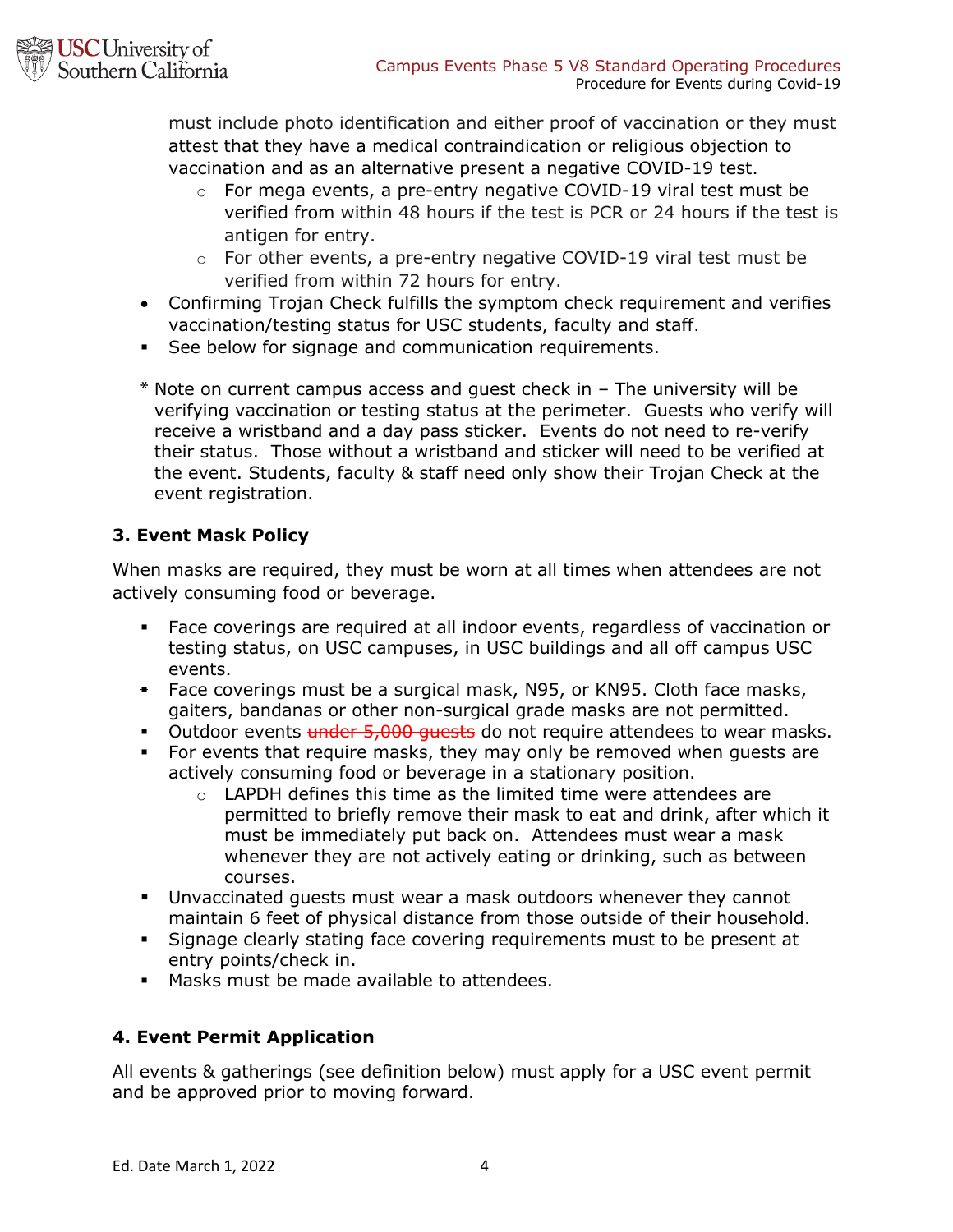

- § USC Events Permit Application https://eventspermit.usc.edu/
- § All events will be evaluated, reviewed and approved by the USC Events Committee.
- All events will require the submission of a diagram and event timeline to be considered for permit approval 4 weeks prior to the scheduled event date.
- § Events do not require a restart plan once a department/division plan has been approved.

### **5. Public Health & Hygiene Measures**

- Hand sanitizer and/or hand washing stations are to be present at check in, entry points and accessible throughout the venue.
- All event venues are recommended to be thoroughly cleaned prior to any event.

#### **6. Food & Beverage Service**

There are no restrictions on service style (plated, buffet, pre-packaged, etc.) for food & beverage service.

- ALL food and beverage may only be consumed while stationary or seated regardless of vaccination status.
	- o No milling or uncontrolled mixing (traditional reception style).
- Unvaccinated university staff or faculty attending an event with food and beverage service must inform event organizers of their need for distanced seating (6' from others) prior to the event day.
	- o Event organizers must provide distanced seating upon request.
- Tables where food and beverage will be consumed must be spaced with additional distance/aisles between them.
	- o A minimum of 7 feet is required between seated tables (calculated from table to table and includes chairs).
	- $\theta$  A minimum of 5.5 feet is required between tables with no chairs.
	- o Where possible, 6 feet aisles are recommended between all seated tables (measured from the back of chair to back of chair).
	- o No additional distance is required between chairs at the same table.
- Unvaccinated guests must maintain 6' of physical distance from those outside of their household when unmasked while actively consume food or beverage.
	- $\theta$  For an events with meal services either hosted indoors or outdoors on USC's campuses and buildings, unvaccinated guests must be seated at distanced tables for their meal with only those within their household.
	- o Events hosted off USC's campuses and buildings with meal service outdoors, may seat unvaccinated guests traditionally with other guests.
	- o Distanced tables (6' from others) should be provided at all events with food & beverage.
- Food should not be self-service unless it is pre-packaged.
- Food must be served by someone with a CA Food Handler certification.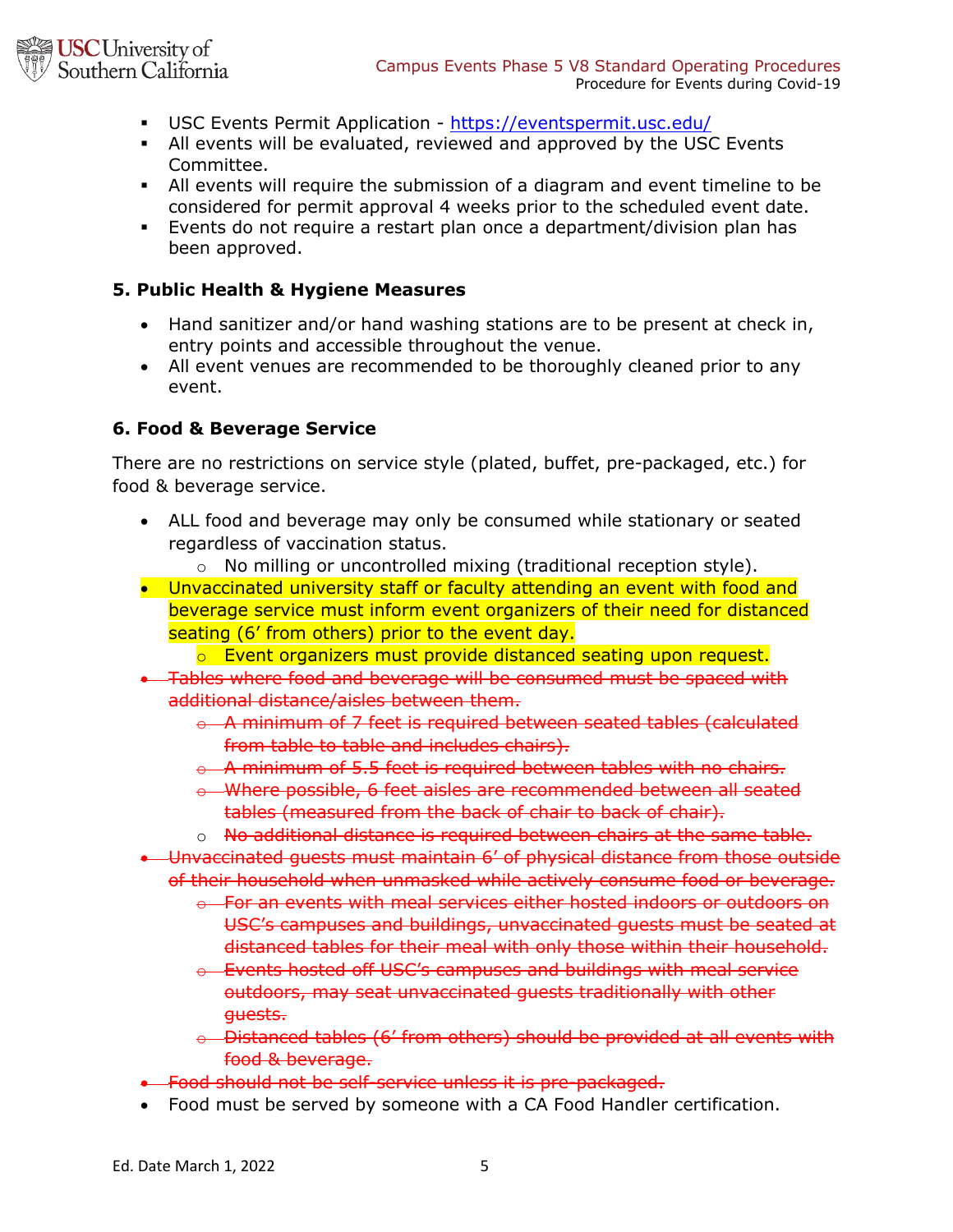

- The catering company or food service provider selected to provide food for an event is required to ensure that all food and beverage has been prepared and served in a hygienic manner, with servers and catering staff masked, following state and local guidelines.
- It is recommended that food service be outdoors whenever possible.

## **7. Presentation & Performance**

All presenters and performers who will be unmasked are required to verify vaccination/testing status.

- All events with any unmasked presentation or performance will maintain a 12' physical distance from audience members.
- Indoor events where USC students will be unmasked as part of their presentation or performance require that:
	- o The performer or presenter, vaccinated or unvaccinated, test twice weekly starting 72 hours prior to the event.
	- o Any crew, faculty, students or staff that must be within 6' of an unmasked performer or presenter must test twice weekly starting 72 hours prior to the event. The crew, faculty, students and staff must always remain masked and are encouraged to use N95 or KN95.
- Indoor events where the presenters or performers do not include USC students must verify vaccination status of presenters and performers.
	- o Vaccinated presenters and performers may unmask for their presentation or performance only.
	- o Unvaccinated presenters and performers may unmask for their presentation or performance only, but must also present 2 negative COVID-19 viral test results from within the week prior to the event and show a negative COVID-19 viral PCR test within 48 hours prior to their presentation/performance.
- Outdoor events must verify vaccination status of presenters and performers.
	- o Vaccinated presenters and performers may unmask for their presentation or performance only.
	- o Unvaccinated presenters and performers may unmask for their presentation or performance only, but must also present 2 negative COVID-19 viral test results from within the week prior to the event and show a negative COVID-19 viral PCR test within 48 hours prior to their presentation/performance.

## **8. Signage & Pre Event Communication**

All events and venues must post the following signage. This language can be lightly modified to fit the event.

- Signage for indoor events*:*
	- o In pre event communication *"This event will require masks indoors for all attendees, vaccinated or unvaccinated. Masks should be worn*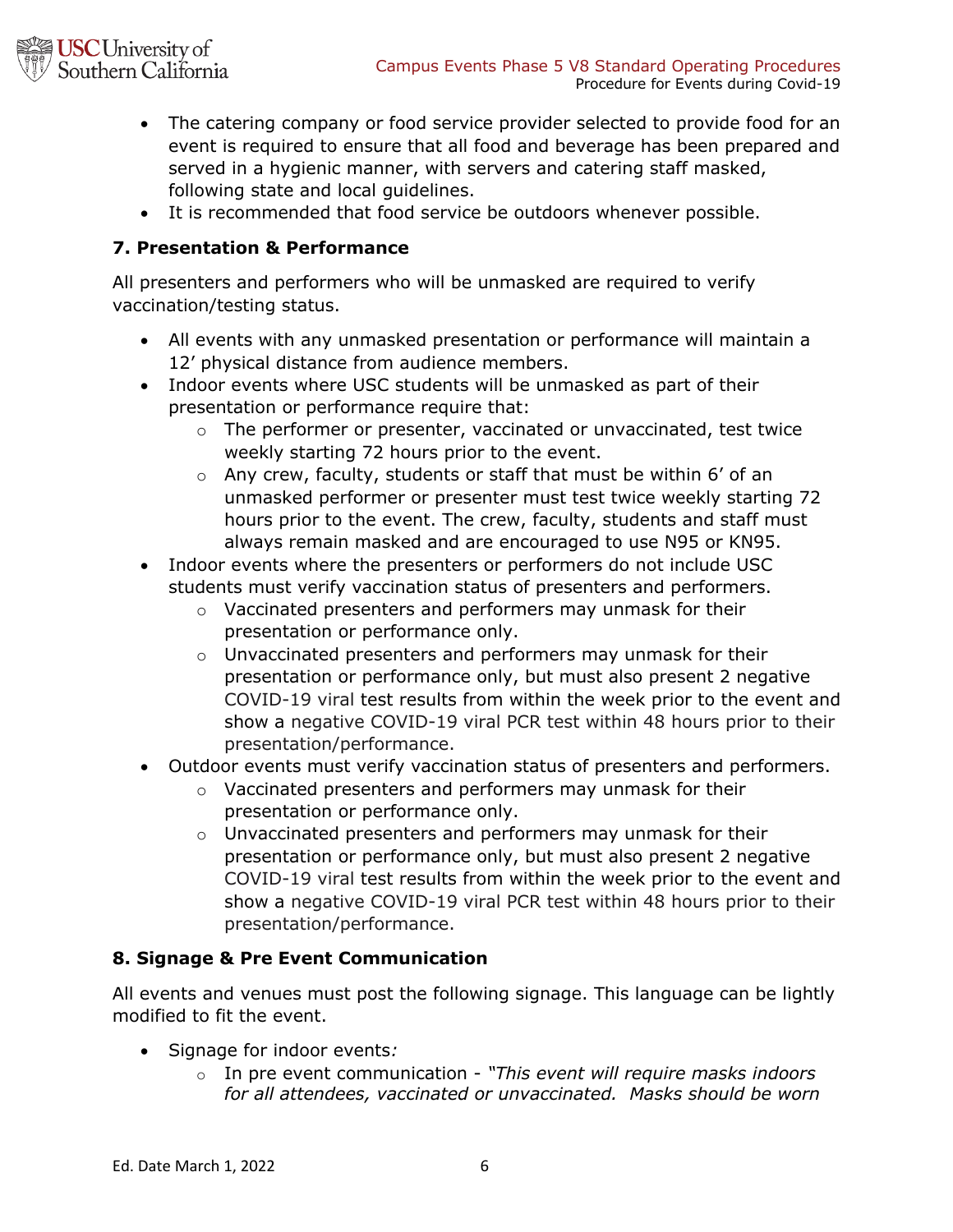*at all times when individuals are not actively consuming food or beverage. Unvaccinated individuals must maintain a 6' physical distance from those outside of their household while consuming food or beverage. Anyone refusing to comply with mask requirements is subject to removal from the event. Please note that protocols are subject to change."*

- o At check in and entry locations *"This event will require masks indoors for all attendees, vaccinated or unvaccinated. Masks should be worn at all times when individuals are not actively consuming food or beverage. Unvaccinated individuals must maintain a 6' physical distance from those outside of their household while consuming food or beverage. Anyone refusing to comply with mask requirements is subject to removal from the event. To notify the university of a positive case of COVID-19, please call 213-740-6291 or email covid19@usc.edu."*
- Signage for outdoor events*:*
	- o In pre event communication *"While masks are not required for this event, we ask that attendees, vaccinated or unvaccinated, consider wearing them for their own protection and the protection of others. Unvaccinated individuals must wear a mask whenever they cannot maintain a 6' physical distance from those outside of their household. Please note that protocols are subject to change."*
	- o At check in and entry locations *"While masks are not required for this event, we ask that attendees, vaccinated or unvaccinated, consider wearing them for their own protection and the protection of others. Unvaccinated individuals must wear a mask whenever they cannot maintain a 6' physical distance from those outside of their household. Anyone refusing to comply with health and safety protocols are subject to removal from the event. To notify the university of a positive case of COVID-19, please call 213-740-6291 or email covid19@usc.edu."*
- Add for events with vaccination/testing verification:
	- o In pre event communication for mega events "*All attendees are required to either be fully vaccinated against COVID-19 or attest that they have a medical contraindication or religious objection to vaccination and as an alternative present a negative COVID-19 test collected within 48 hours if the test is PCR or 24 hours if the test is antigen of the start of [this event]. By attending [the event], you are attesting that you meet one of these requirements."*
	- o In pre event communication for non-mega events "*All attendees are required to either be fully vaccinated against COVID-19 or attest that they have a medical contraindication or religious objection to vaccination and as an alternative present a negative COVID-19 test collected within 72 hours of the start of [this event]. By attending [the event], you are attesting that you meet one of these requirements."*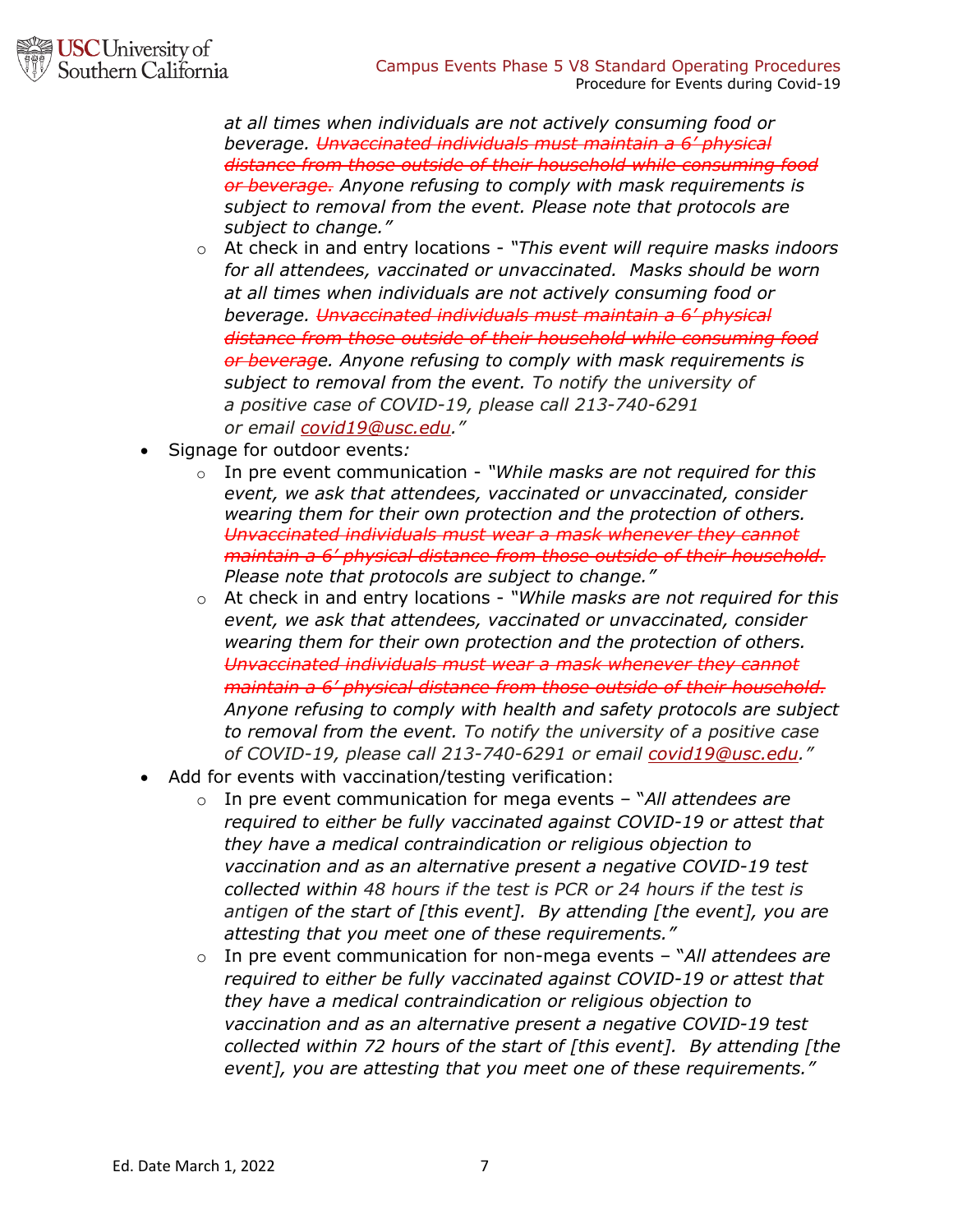

- o At check in and entry locations "*By entering this event, I attest that I have either been fully vaccinated against COVD-19 or have had a negative COVID-19 test within the last 72 hours."*
- Add to signage for Outdoor Mega Events:
	- o To the beginning of onsite signage "*Due to the size of this event,"*

# **9. Contact Tracing**

Any event attendee, vendor or staff member who tests positive for COVID-19 within 48 hours of attending an event, should immediately report their exposure to the university*.* 

• To notify the university of a positive case of COVID-19, please call 213-740- 6291 or email *covid19@usc.edu*.

After a positive case, all USC employees (staff & faculty) and vendors at the event will be notified notifications will be sent regarding a potential exposure. Those who are notified will be given further instructions as part of their notification.

### **10. Tabling**

Tabling is permitted as long as those staffing the table remain masked at all times.

### **11. Attendee Composition**

Events hosted at USC's campuses and buildings are open to USC students, faculty, staff, donors, alumni and USC guests.

### **12. Campus & Event Access**

All events will be beholden to the current campus access policy. Currently campus is open to the public who must fill out the guest Trojan Check show proof of vaccination or a negative test within the previous 72 hours to enter.

### **13. Events Outside Los Angeles**

All USC events held on USC's campuses, in USC buildings or at any off campus location, whether domestically or internationally, must follow the current USC Events SOP.

• USC events where no USC staff, faculty or students will be working or attending the event are exempt.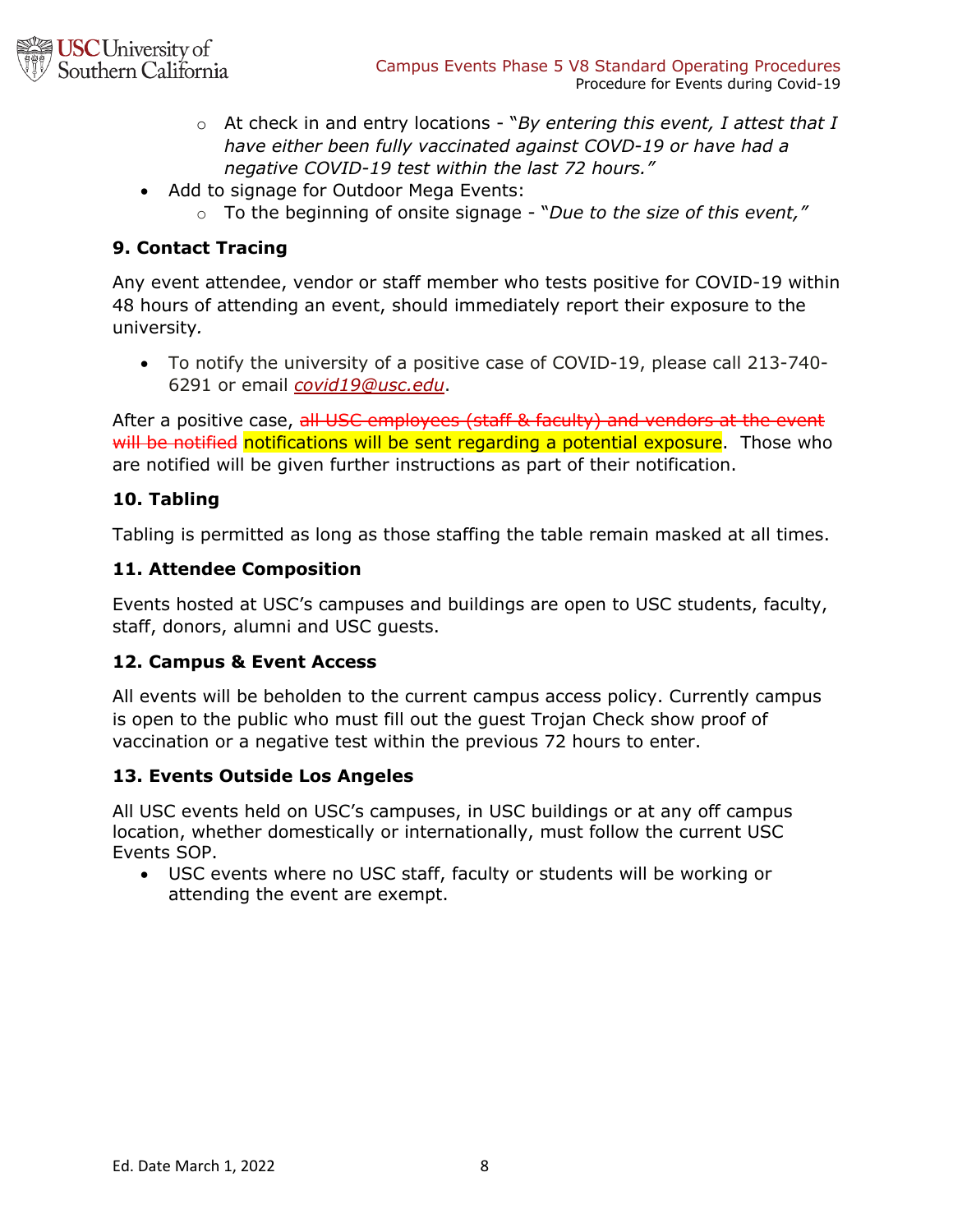

### **Definitions**

**Definition of an event:** Any scheduled gathering of 10 or more people for more than 10 minutes.

- Meetings that support the academic or business mission of the university where no food or beverage is served are considered meetings and not gatherings or events. Permits are not required for meetings of this nature.
- NCAA Athletics competitions, meets and games, commonly played in stadiums, fields or arenas, are not considered USC events though they are still beholden to LADPH mega event guidance, when applicable, and other USC policies.

**Definition of an University event:** Any event that is organized, sponsored or funded by the university, USC students, faculty, staff, schools, departments, units or a university sponsor would qualify. This includes events on USC's campuses and buildings, and at all off-campus facilities, whether owned by USC or a third party.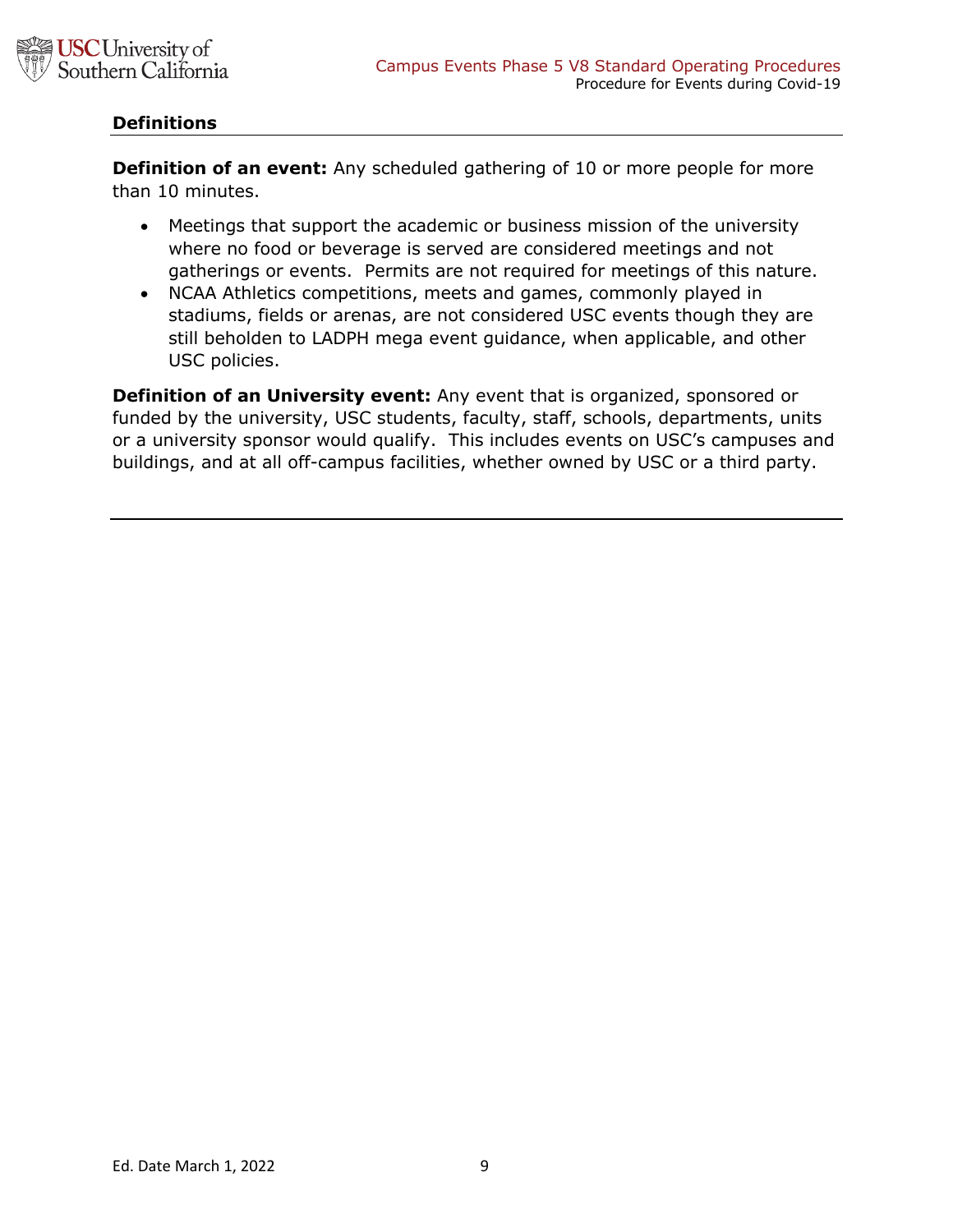

## **Compliance**

**Event Permits:** All events will be evaluated and must be approved for the event to happen. Events may only proceed with an approved event permit.

**Vaccination and Testing Verification**: Status of vaccination or negative test results must be verified for all attendees over the age of 12.

For vaccine verification, attendees must present proof of vaccination (photo ID and vaccine card or from their healthcare provider [either as a photo or document] including the name of the person vaccinated, type of vaccination and date the last dose was administered), on-site prior to entering the event site. The last dose must be administered at least 14 days prior to the event date.

For testing verification, attendees must verbally attest that they have a medical contraindication or religious objection to vaccination and as an alternative present a negative PCR/NAAT, Molecular or Antigen test from a laboratory, healthcare provider or test provider within the prescribe timeframe based on the size of the event prior to entering the event. COVID-19 Home or self-tests are not acceptable.

The following are acceptable as proof of a negative COVID-19 test result:

- A printed document from the test provider or laboratory, OR
- An electronic test result displayed on a phone or other device from the test provider or laboratory.
	- $\circ$  The information should include person's name, type of test performed, and negative test result.

Fully Vaccinated individuals do not need to test.

**Mask Compliance:** Anyone refusing to comply with mask requirements is subject to removal from the event. Event organizers are responsible for approaching a noncompliant attendee. If the attendee fails to comply with the event organizers requests to wear a mask, DPS may be contacted to remove the attendee(s) from the event.

**COVID-19 Contract Tracing:** To notify the university of a positive case of Covid-19, please call 213-740-6291 or email *covid19@usc.edu*.

**Relevant Forms and Tools:** To fill out an event permit visit https://eventspermit.usc.edu/